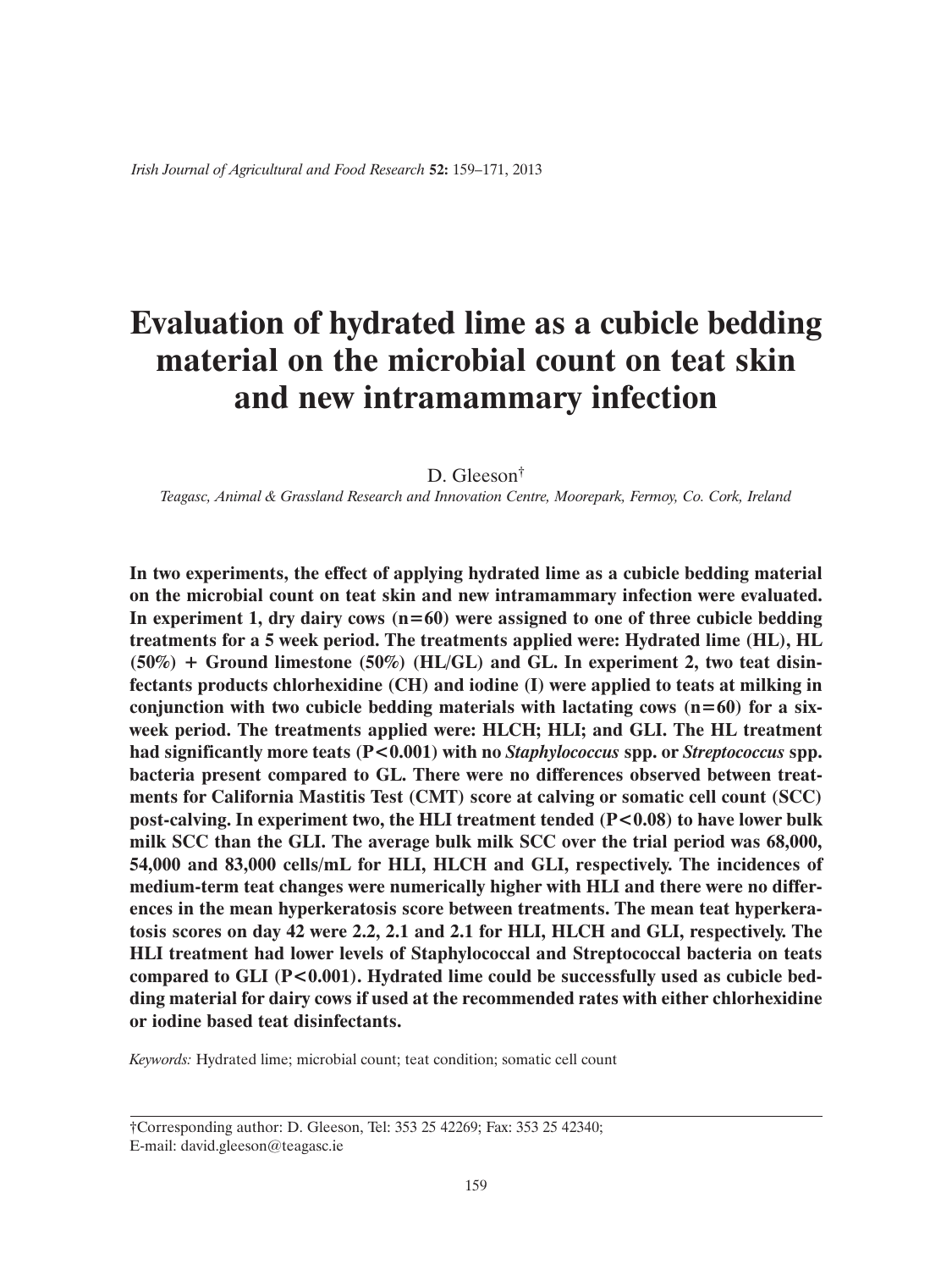#### **Introduction**

Mastitis represents a major economic cost to dairy farmers with losses of up €60 per cow for the average milk supplier (O'Brien 2008). As bulk tank milk somatic cell count (BMSCC) increased, from ≤100,000 to >400,000 cells/mL, the net farm profit generated decreased by €19,504 for the average Irish dairy farmer (Geary *et al.* 2012). Milk loss due to subclinical mastitis can also contribute to these overall farm losses (Hogeveen, Huijps and Lam 2011). *Staphylococcus aureus* is one of the major and more virulent pathogens that can cause mastitis infection and lactating cows are one of the main reservoirs of this species. Moreover, *S. aureus* colonisation of teat skin increased the risk of intramammary infection (IMI) (Myllys *et al.* 1993; Roberson *et al.* 1994). It was suggested that by minimising the exposure of teat ends to microorganisms, the rate of environmental infection levels were reduced (Smith, Todhunter and Schoenberger 1985). During a cow housing period, bedding materials such as sawdust, lime and sand are applied to cubicles to help to maintain a clean dry cubicle bed. By minimising pathogen growth within the bedding material, lower numbers of pathogens were transmitted onto the cow's teats, thereby reducing the possibility of IMI (Kudi, Bray and Niba 2009). However, materials of a fine particle size such as sawdust may support rapid growth of bacteria and can lead to high populations of bacteria on teats. Zdanowicz *et al.* (2004) demonstrated a correlation between environmental bacterial counts on teat ends with bacterial counts in sawdust bedding, which can create an environment for IMI (Hogan *et al.* 1999). However, some bedding materials like sand can minimise pathogen growth (Kudi *et al.* 2009). Hydrated lime (HL; calcium hydroxide) has been added to other bedding materials such as sawdust or shaving bedding to control bacterial populations (Fairchild *et al.* 1982). Increasing the pH of cubicle bedding can suppress bacterial growth (Kupprion *et al.* 2002). Hydrated lime is an alkaline compound that can create pH levels as high as 12.4. At levels greater than 12, the cell membranes of pathogens are considered destroyed (Chettri 2006). A one hundredfold decrease in bacterial numbers has been reported when HL was added to recycled manure as a cubicle bedding (Hogan *et al.* 1999). However, anecdotal evidence suggests that the use of an iodine based post-milking teat disinfectant in conjunction with the use of hydrated lime can have a negative effect on teat condition. Long-term changes in teat condition generally occur over a period of 2 to 8 weeks (Neijenhuis *et al.* 2000). The condition observed is generally referred to as teat hyperkeratosis (Shearn and Hillerton 1996) and this condition can be exacerbated by disinfectants (Rasmussen 2004) or cold harsh weather (Timms, Ackermann and Kerlhi 1997). Medium-term changes to the teat barrel generally become visible within a few days or weeks of a management issue or environmental factors occurring (Ohnstad *et al.* 2007). These teat changes include petechial haemorrhages or larger hemorrhaging of the teat skin (Hillerton, Middleton and Shearn 2001). Other changes include cracking or chapping of the teat skin (Hillerton *et al.* 2001). There is little knowledge on the effect of using HL as the sole cubicle bedding material on bacterial numbers on teats, on teat condition and on IMI. The objectives of this study were 1) to establish if dry dairy cows housed in cubicles which were bedded using HL would have a reduced teat microbial count, lower new intramammary infections, have a better California Milk Test (CMT) result post-calving and have lower somatic cell counts (SCC)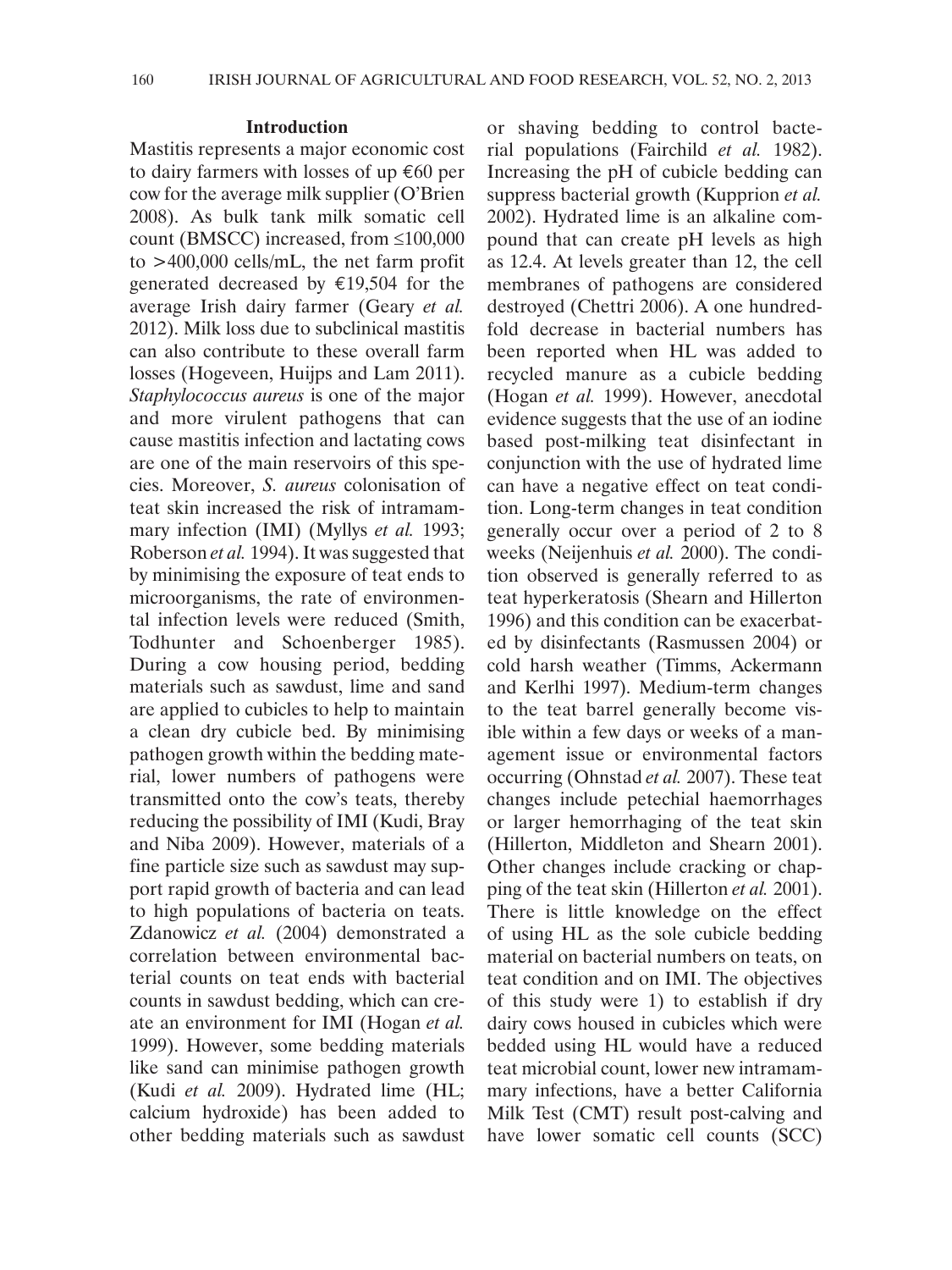for a three week period post-calving, compared to cows bedded with the commonly used ground limestone (GL) and 2) to establish if lactating dairy cows housed in cubicles which were bedded using HL combined with two contrasting teat disinfectant products would have less intramammary infections, lower SCC and more teat skin irritation as measured by teat-end hyperkeratosis and 'medium term teat changes', compared to cows bedded with the commonly used GL.

## **Materials and Methods**

# *Experiment 1*

Three cubicle bedding materials containing (i) Hydrated lime (HL), (ii) HL (50%) + Ground limestone (50%) (HL/GL) and (iii) GL were applied to three separate cubicle houses for a five week period. Sixty dry Holstein Friesian dairy cows were randomly assigned to one of three houses based on their expected calving date and lactation number.

Cubicle houses contained a central slatted passage with a single cubicle space allocation per cow and similar feed space per group. Cubicles were bedded once daily with sufficient material to leave a dry surface with no cubicle matt visible. Cows remained on the cubicle bedding material until calving (mean of 5 weeks dry period per cow) and then were managed outdoors on grass. Individual quarter milk samples were taken post-calving and classified using the CMT scores as follows: 1=200,000, 2=150,000 to 500,000, 3=400,000 to 1,500,000, 4=800,000 to  $5,000,000, 5 = >5,000,000.$ 

Individual cow milk samples were collected using Weighall electronic milk meters (Dairymaster, Tralee, Co Kerry, Ireland) and analysed for SCC weekly for a three week period post-calving. Clinical cases were recorded during the five week

period before calving and for a three week period post-calving. Milk samples for both Experiments 1 and 2 were examined using International Dairy Federation guidelines for microbiological analysis (IDF 1981).

## *Bacterial counts on teats*

On the start date and once weekly thereafter, all teats from each cow in each group were swabbed using one sterile swab per cow (Cultiplast, Milan, Italy), before teat preparation for milking. The sterile swab was rubbed across the teat orifice and down the side of each teat avoiding contact with the udder hair or cows flank. Swabs were then placed in individual sterile bottles containing 5 mL of Tryptic Soy Broth (Becton-Dickinson, Sparks, USA). The broth was prepared in 500 mL volumes and autoclaved at 121 °C for 15 min, and then distributed into 5 mL aliquots in a Laminar Flow Cabinet. The sterile bottles containing the swabs were frozen (-20 °C) until analysed for the presence of *Staphylococcus* and *Streptococcus* bacteria. The swabs were streaked across two separate selective agars: Baird Parker (+ egg yolk emulsion 50 mL/l) (*Staphylococcus)*  and Edwards (+ 6% sterile bovine or sheep blood) *(Streptococcus).* Following incubation at 37 °C for 24 h, microbial counts for each pathogen type were manually estimated and assigned to one of four categories depending on bacterial numbers present. (0=no pathogen present, 1<10 (colony forming units per mL [cfu/mL]), 11<NS (too numerous to count), NS/IF (infinite numbers on the agar plate.)

## *Experiment 2*

Hydrated lime was applied to cubicle beds in two houses and GL was applied to cubicle beds in a third house for a six-week period. Sixty lactating Holstein Friesian dairy cows were randomly assigned to one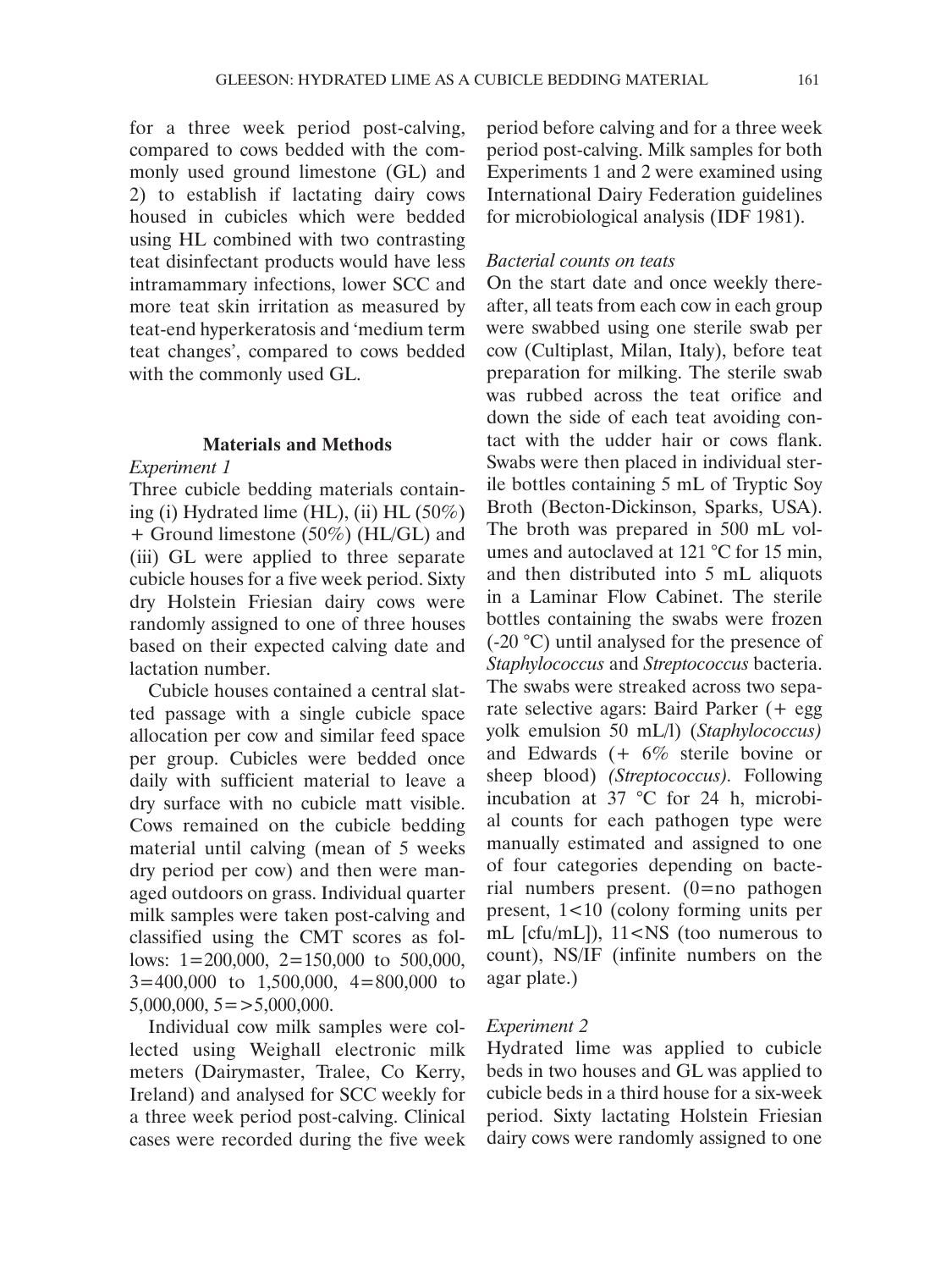of the three cubicle bedding treatments based on individual cow milk SCC (average of three previous weeks), lactation number, days in milk (120) and teat hyperkeratosis score. Cows assigned to one HL cubicle house and the GL house were pre and post sprayed at milking with an Iodine based (0.5%) teat disinfectant, HLI and GLI, respectively. Cows assigned to the second HL cubicle house were pre and post sprayed at milking with a chlorhexidine-based (Deosan Teatfoam, Diversey Hygiene Sales Limited, Jamestown Rd, Finglas, Dublin 11) teat disinfectant (HLCH). Pre-milking teat preparation included washing teats with running water, followed by the application of the relevant teat disinfectant and then drying with an individual paper towel for each cow. The average daily milk yield per cow over the test period was 23 kg per cow per day.

Treatment groups  $(n=20)$  were allocated separate cubicle rows which contained a slatted passageway with a single cubicle space allocation per cow, similar feed space per group and remained indoors for the duration of the experiment. All cubicles were fitted with rubber mats. Cubicles were bedded with the manufacturer specification rate for HL (170 g per cubicle) twice daily and this was applied to the back one-third of the cubicle. Higher application rates than that specified are considered unnecessary due to the drying properties of HL and the possibility of deterioration in teat condition. This HL product (White Rhino) is marketed as having a pH of 12.4 that can inhibit bacterial growth.

Cubicles bedded with GL received a more liberal application (approx 300 g per cubicle) twice daily, which is typical of rates normally applied for this product on farm. Ground limestone (Agrical, Nutribio Ltd, Tivoli Industrial Estate, and Cork, Ireland) is milled and crushed limestone rock which is used to soak up moisture on cubicle mats or concrete. The pH of this product is approximately 8–8.5.

## *Milk sample analysis*

Individual quarter milk samples were taken at the start date and at day 42 and bacterial pathogens were identified as  $0=$ no pathogens present,  $1=$ *Staphylococcus aureus*, 2=Non-haemolytic *Staphylococcus*, 3=*Streptococcus dysgalactiae*, 4=*Streptococcus uberis*. Quarters with an  $SCC > 500 \times 10^6$  cells/mL at the start date were considered sub-clinically infected and were excluded from this particular data set.

Individual cow milk samples were collected weekly using electronic milk meters (Dairymaster, Tralee, Co Kerry, Ireland) and analysed for SCC. Bulk milk samples with an SCC  $>500\times10^6$  cells/mL at the start date were considered sub-clinically infected and were excluded from this data set*.* The number of cows excluded for analysis was 2, 3 and 3 for HLI, HLCH and GLI, respectively. Individual quarter and bulk milk samples were analysed using a Somacount 300 (Bentley Instrument Company Limited, Dublin 12, Ireland)*.*

# *Teat condition*

All four teats of each cow were visually scored on three occasions (day 1, day 21 and day 42) by the same operator using a simplified classification system for the evaluation of hyperkeratosis (HK) in bovines (Neijenhuis *et al.* 2001). The classification scores were: Score1=normal teat-end orifice; Score2=slight smooth or broken ring of keratin; Score3=moderate raised smooth or broken ring of keratin; Score4=large raised smooth or broken ring of keratin. Teats were scored directly after milking, with the help of artificial light to illuminate teat ends and the score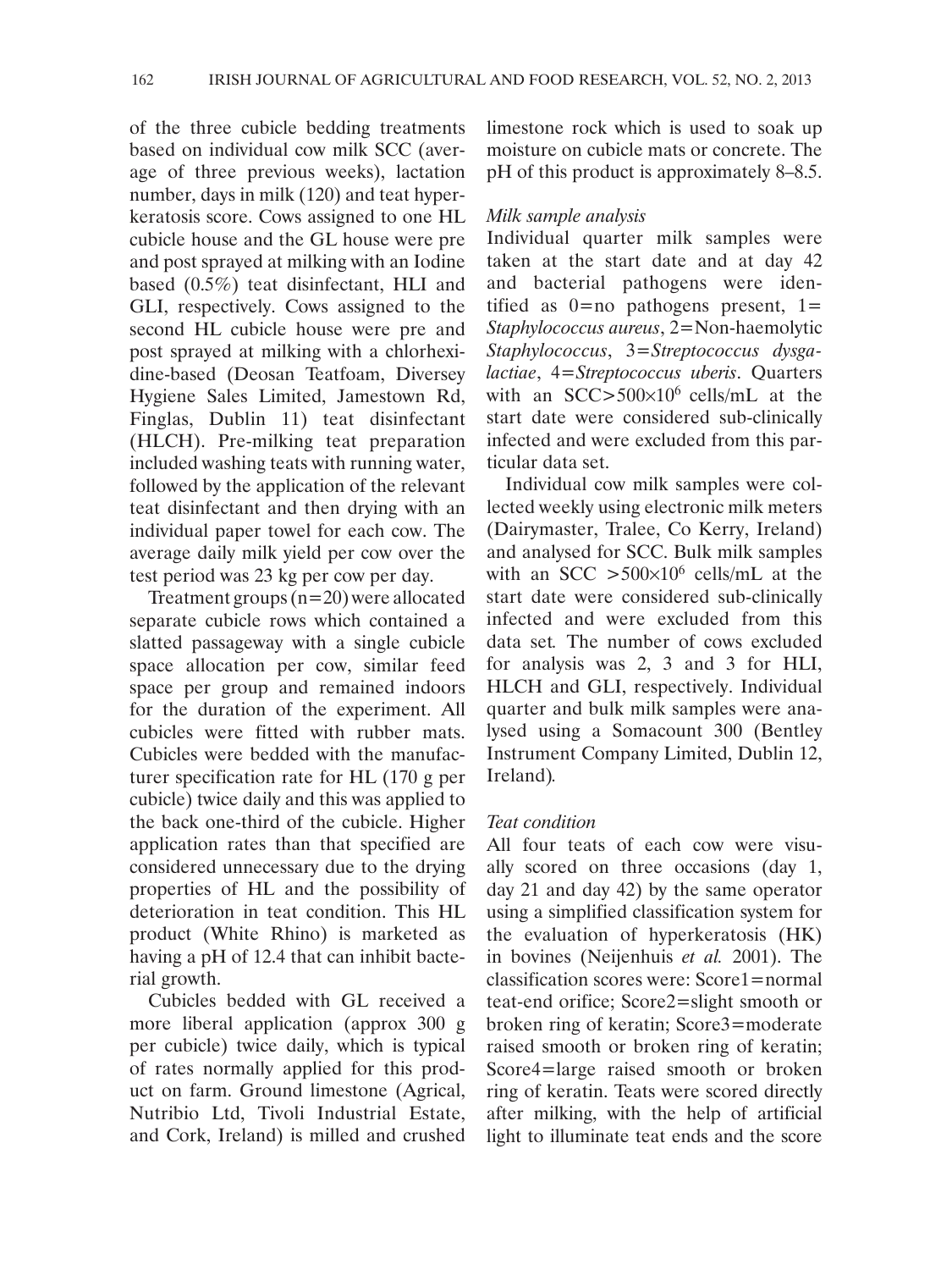totaled and averaged for each cow for the purposes of analysis.

Teat barrels were also inspected by the same operator at the start date and on five occasions thereafter for medium-term teat changes. Teats were scored for these conditions by visual assessment using a simple classification system as recommended by Mein *et al.* (2001) for assessing these conditions; Score1=Normal teat (smooth, soft, healthy skin), Score2=Dry skin (reddened or blue skin, flaky or rough skin with minimum cracking) and Score3= Open lesions (chapped, cracked).

On the start date and once weekly thereafter, all teats from cows in groups GLI and HLI were swabbed to measure bacterial numbers using the same technique and method of analysis as applied in experiment 1.

#### **Statistical Analysis**

Statistical analysis of data was performed using SAS software (SAS 2011). Cows were blocked in pairs according to lactation number and expected calving date for experiment 1 and on the average BM SCC (previous three weeks), days in milk and teat-end hyperkeratosis score for experiment 2. The statistical model was a mixed model with cows/blocks as the random effect and bedding treatment as the fixed effect and with repeated measures over time. Comparison was made between

treatments for SCC and teat hyperkeratosis score at each measurement day and when data were pooled over the total measurement period. Interactions for time and treatment x time were also tested. A t-test was used to measure changes in quarter somatic cell count from day 1 to day 42 for each individual treatment. Differences in bacterial numbers observed on cow's teats were measured using Fisher's exact test. Where there was an effect of treatment a pair-wise comparison was conducted.

## **Results**

## *Experiment 1*

There were no differences observed in the number of quarters classified for a CMT score of 1 or  $>1$  or for pathogens present in milk samples at calving between bedding treatments (Table 1). There were no significant differences observed for BMSCC between treatments at weeks 2, 3 and 4 post calving. The average BMSCCs over the trial period were 92,000, 60,000 and 74,000 cells/mL for HL, HL/GL and GL, respectively. There was one clinical case for each of HL and GL treatments over the four week lactating period.

There were no significant differences in teat bacterial numbers between treatments for experiment 1 and 2 on day 1. Numbers of both *Staphylococci* and *Streptococci* observed on teats reduced

**Table 1. Number (%) of quarters with low (1) and high (**≥**2) California Mastitis Test scores at calving - Experiment 1**

|                           |                 | <b>California</b><br>Mastitis Test <sup>1</sup> $(\%)$ | <b>California</b><br>Mastitis Test $(\% )$ | No. quarters<br>with pathogens |
|---------------------------|-----------------|--------------------------------------------------------|--------------------------------------------|--------------------------------|
| Bedding material          | No. of quarters |                                                        | >2                                         |                                |
| Hydrated lime             | 55              | 48 (87)                                                | 7(13)                                      |                                |
| Hydrated/Ground limestone | 76              | 69(91)                                                 | 7(9)                                       |                                |
| Ground limestone          | 67              | 66 (98)                                                | 1(2)                                       |                                |

<sup>1</sup>California Mastitis Test Score:  $1=200,000$  cells/mL and  $\geq 2=150,000$  to 5,000,000 cells/mL.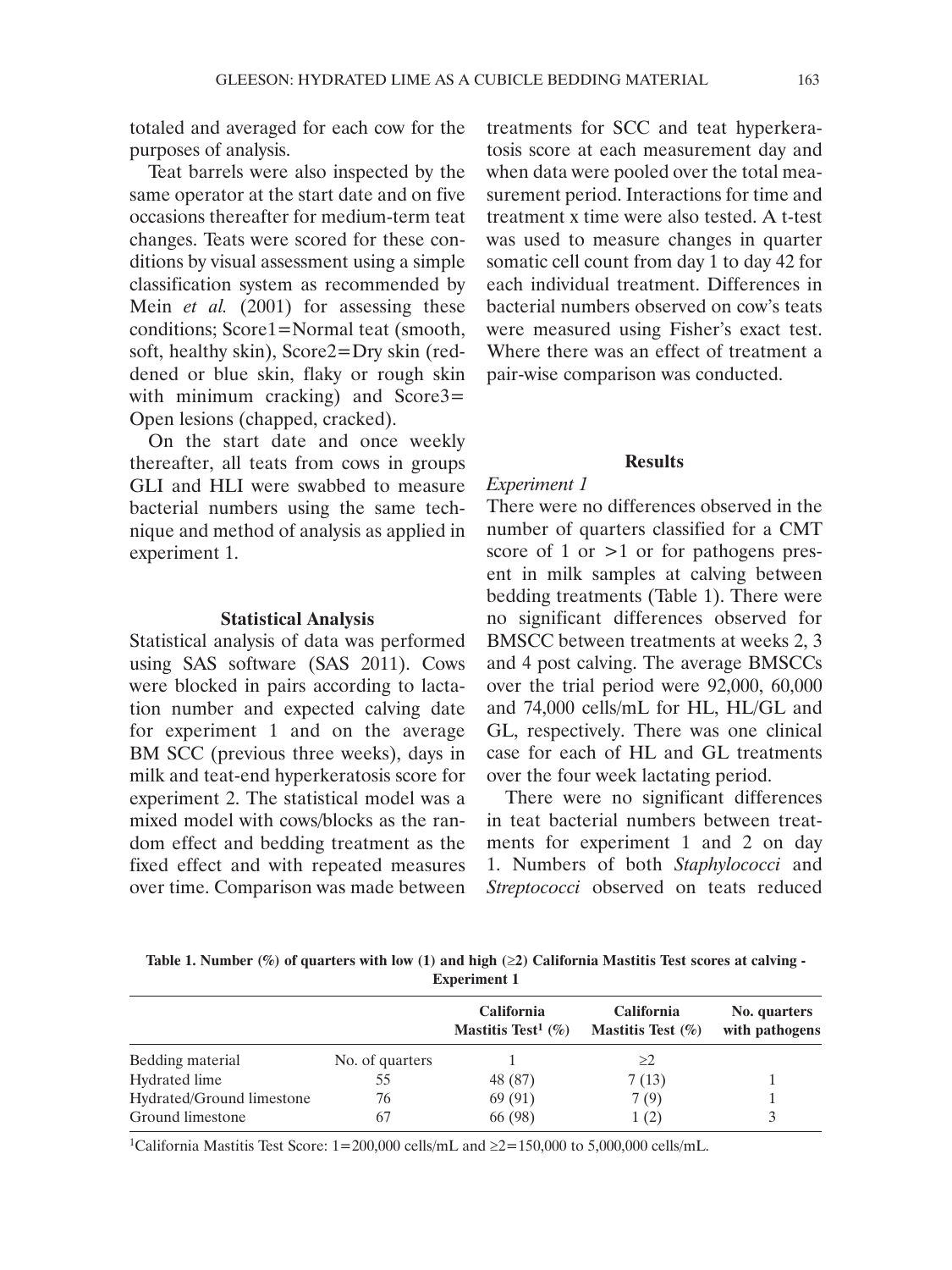during the measurement period regardless of the cubicle bedding material applied. When swab counts for each measurement day were pooled, the HL treatment had more teats with no *Staphlococci* present compared to GL and had less teats with 'numerous' bacteria (11<NS) present compared to the HL/GL treatment (P<0.05) (Table 2). The HL bedding also had significantly more teats with no *Streptococci* present compared to GL (P<0.05) and HL/GL (P<0.001). The HL/ GL bedding had less teats with 'numerous' bacteria present compared to the GL treatment  $(P<0.01)$ .

## *Experiment 2*

When the average SCC for quarters were compared, there were no significant

differences between bedding treatments or within treatments at day 1 (start day) or at day 42 (finish day) ( $P > 0.05$ ). The average quarter SCC on day 1 was 29,000, 34,000 and 21,000 and on day 42 was 35,000, 41,000 and 39,000 cells/mL for HLI, HLCH and GLI treatments, respectively. Individual quarters with an SCC greater than one million cells per mL on day 42, were considered to be sub-clinically infected and not included in the average SCC data presented. The GLI treatment had a higher percentage of quarters with pathogens present in the milk sample on day 1 compared to the other two treatments (Table 3). At day 1 there were 1.3, 2.8 and 0 percent of quarters with a sub-clinical infection and at day 42 there were 1.4, 2.9 and 4.8 percent of quarters infected for HLI, HLCH and GLI,

**Table 2. Differences in bacterial levels on teats (%) over a 6-week period - Experiment 1**

|                                                | <b>Hydrated</b><br>lime | Hydrated lime +<br><b>Ground limestone</b> | Ground<br>limestone | <b>Hydrated</b><br>lime | Hydrated lime +<br><b>Ground limestone</b> | Ground<br>limestone |
|------------------------------------------------|-------------------------|--------------------------------------------|---------------------|-------------------------|--------------------------------------------|---------------------|
| Colony<br>Staphylococcus spp.<br>forming units |                         |                                            | Streptococcus spp.  |                         |                                            |                     |
| $\Omega$                                       | 30 <sup>a</sup>         | 14 <sup>b</sup>                            | 17 <sup>b</sup>     | 62 <sup>a</sup>         | 42 <sup>b</sup>                            | 27 <sup>b</sup>     |
| 1<10                                           | 43                      | 53                                         | 48                  | 13 <sup>a</sup>         | 18 <sup>a</sup>                            | 41 <sup>b</sup>     |
| 11 < NS <sup>1</sup>                           | 18                      | 17                                         | 9                   | 10 <sup>ab</sup>        | 20 <sup>a</sup>                            | 4 <sup>b</sup>      |
| NS/IF <sup>2</sup>                             | qa                      | $16^{ab}$                                  | 26 <sup>b</sup>     | 14 <sup>a</sup>         | $20^{ab}$                                  | 27 <sup>b</sup>     |

Different letters as superscripts within the same row for each bacteria denote significant statistical differences among bedding treatments  $(P<0.05)$ .

 $111$  <NS=too numerous to count.

 $2$ NS/IF=infinite numbers.

| Table 3. Milk quality and sub-clinical infection at day 1 and day 42 - Experiment 2 |  |  |  |  |
|-------------------------------------------------------------------------------------|--|--|--|--|
|-------------------------------------------------------------------------------------|--|--|--|--|

|                                                                           | Hydrated lime +<br><b>Iodine</b> |        | Hydrated lime +<br><b>Chlorhexidine</b> |        | <b>Ground limestone</b><br>+ Iodine |        |
|---------------------------------------------------------------------------|----------------------------------|--------|-----------------------------------------|--------|-------------------------------------|--------|
| <b>Somatic Cell Count (cells/mL)</b>                                      | Day 1                            | Day 42 | Day 1                                   | Day 42 | Day 1                               | Day 42 |
| > 200,000                                                                 |                                  | 3      | 6                                       |        | 0                                   |        |
| < 100,000                                                                 | 87                               | 91     | 88                                      | 88     | 93                                  | 94     |
| < 20,000                                                                  | 79                               | 68     | 70                                      | 65     | 80                                  | 71     |
| Staphyloccus spp. or                                                      | 5                                |        | 3                                       |        | 16                                  | 11     |
| <i>Streptococcus</i> spp. present $(\%)$<br>Sub-clinical infection $(\%)$ | 1.3                              | 1.4    | 2.8                                     | 2.9    | 0                                   | 4.8    |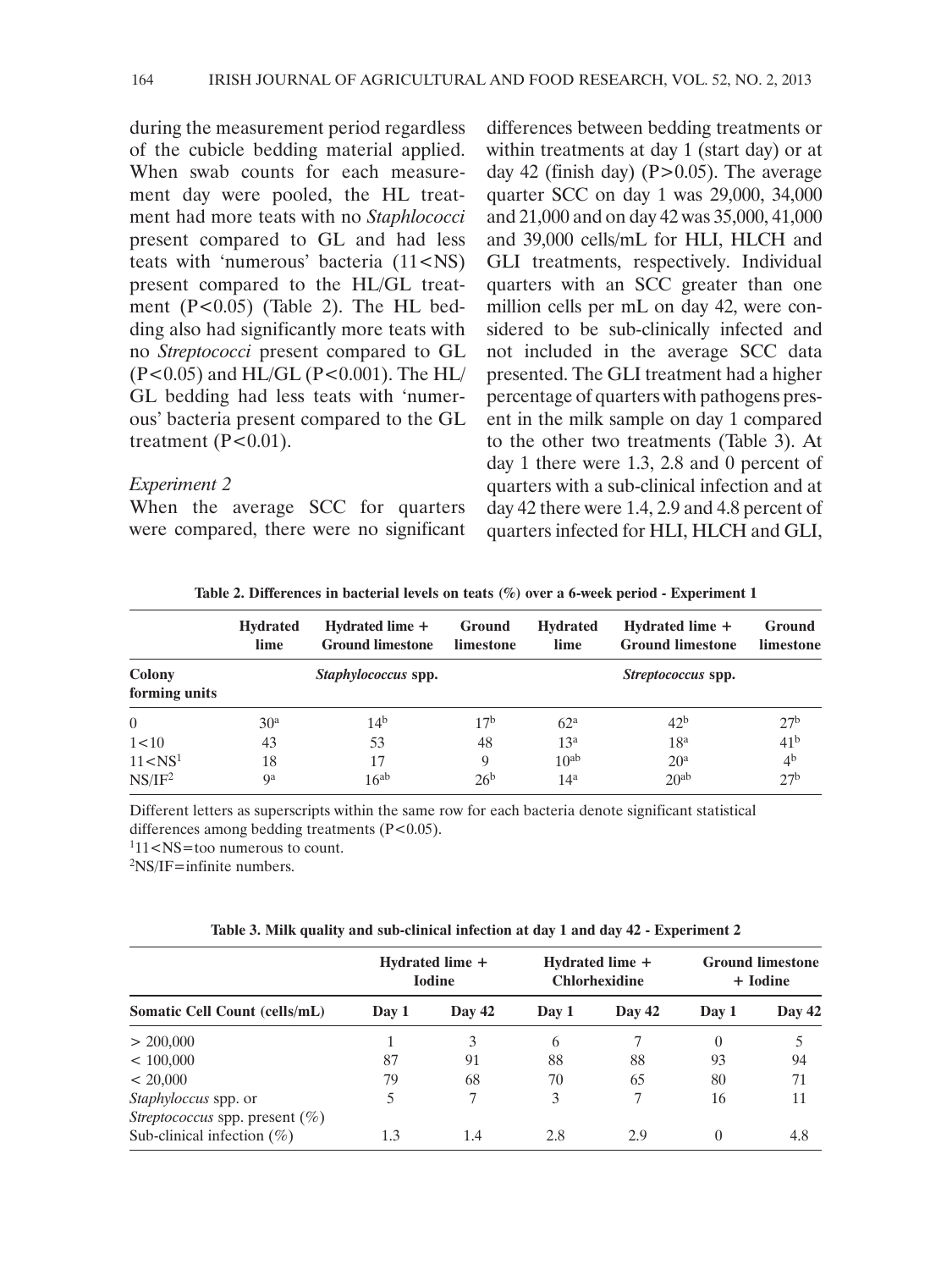respectively. The percentage of quarters with an SCC greater than 200,000 cells/mL increased (5%) with the GL bedding treatment compared to day 1. However, the percentage of quarters with an SCC>200,000  $<$ 100,000 or  $<$ 20,000 cells/mL did not differ between all treatments on day 42.

Average bulk milk SCC (BMSCC) for the three bedding treatments are presented in Table 4. The average pre-experimental BMSCC was 57,000, 49,000 and 46,000 cells/mL for HLI, HLCH and GLI, respectively. The HLCH treatment had significantly lower BMSCC at week 5  $(P<0.05)$  and tended to be lower  $(P<0.08)$ when all data were combined, compared to GL. The average BMSCC over the 6-week measurement period was 64,000, 56,000 and 84,000 cells/mL for HLI, HLCH and GLI, respectively.

The percentage of teats with 'medium term' teat changes at five observation dates is presented in Table 5. The changes in teat

tissue observed in all cases were considered mild (score 2) and in the majority of cases were transient in nature. Changes observed included partial redness of the teat barrel and minor cracking of the teat skin. In two instances (HLCH) the observed poor teat condition persisted more than one week and the original instance only were included. There were no differences in the levels of medium term teat changes between HLI and HLCH treatments, with the GLI bedding treatment having the lowest number of teat tissue changes. The percentage of teats observed with changes over the trial period were 1.0, 1.8 and 0.3 for HLI, HLCH and GLI, respectively.

Mean teat hyperkeratosis scores for each bedding treatment at three observation dates are presented in Figure 1. The average teat end hyperkeratosis score did not differ between treatments at any measurement day  $(P>0.05, s.e.=0.13)$ . Teat hyperkeratosis score increased from the

| Week          | Hydrated lime +<br><b>Iodine</b> | Hydrated lime +<br><b>Chlorhexidine</b> | Ground limestone +<br><b>Iodine</b> | s.e. | <b>Significance</b> |
|---------------|----------------------------------|-----------------------------------------|-------------------------------------|------|---------------------|
|               | 65                               | 55                                      | 71                                  | 24.3 |                     |
|               | 51                               | 49                                      | 74                                  | 23.9 |                     |
|               | 46                               | 54                                      | 67                                  | 23.9 |                     |
| 4             | 72                               | 63                                      | 91                                  | 24.5 |                     |
|               | 56 <sup>a</sup>                  | 48 <sup>a</sup>                         | 105 <sup>b</sup>                    | 24.0 | *                   |
| 6             | 93                               | 66                                      | 94                                  | 24.7 |                     |
| Combined data | 64                               | 56                                      | 84                                  | 12.5 | 0.08                |

**Table 4. Average bulk milk somatic cell count ('000) over a 6-week indoor period - Experiment 2**

Different superscript letters within a row denote statistical differences  $(P<0.05)$ .

**Table 5. Percentage of teats with 'medium term changes' to the teat barrel for three bedding treatments – Experiment 2**

| Dav | Hydrated lime + Iodine | Hydrated lime + Chlorhexidine | Ground limestone + Iodine |
|-----|------------------------|-------------------------------|---------------------------|
|     | 2.5                    |                               |                           |
| 14  |                        |                               |                           |
| 21  |                        |                               |                           |
| -35 |                        |                               |                           |
| 42  |                        |                               |                           |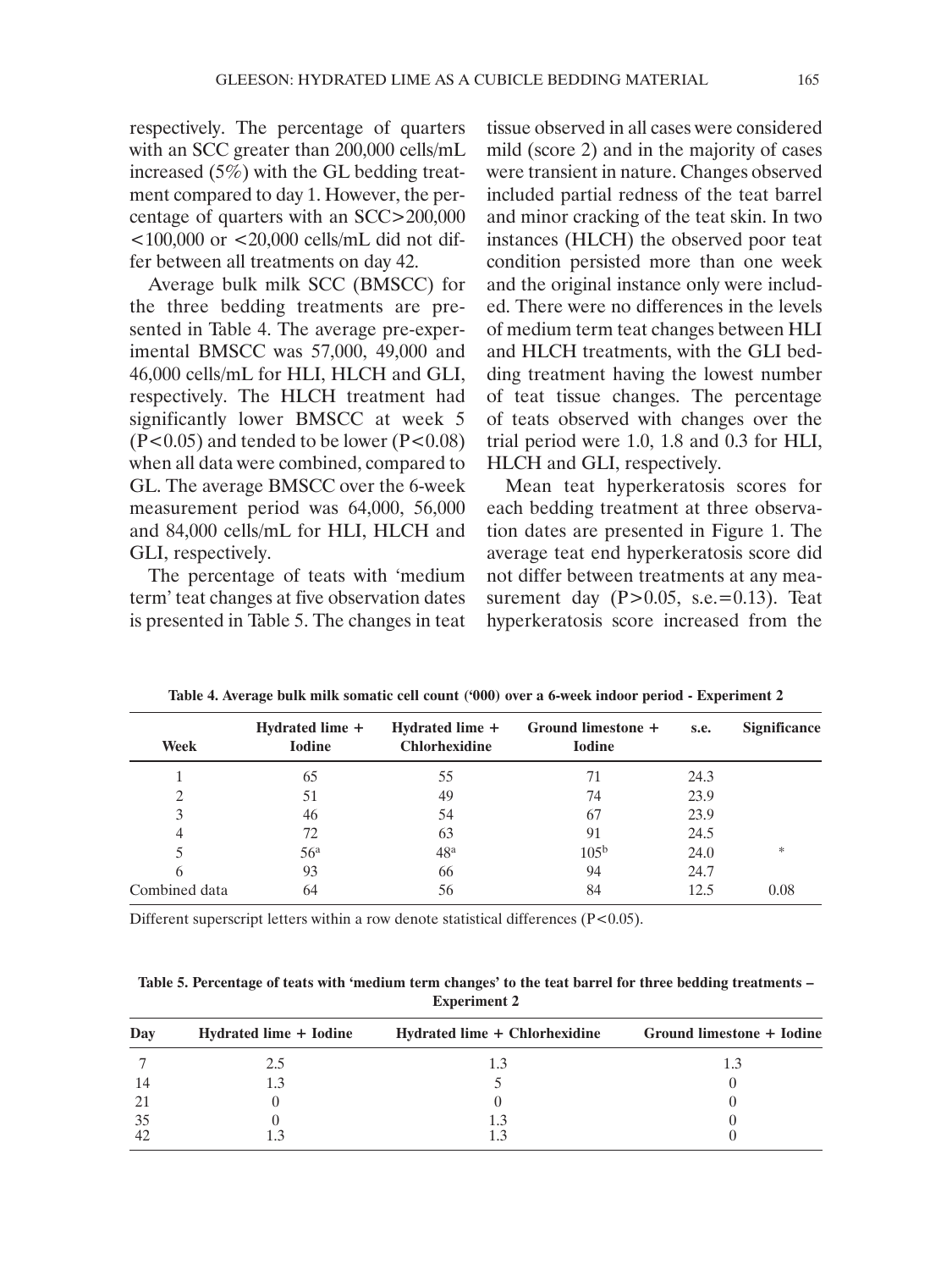

*Figure 1. Average teat hyperkeratosis score on day 1, 21 and 42 – Experiment 2. HLI=Hydrated lime + Iodine, HLCH=Hydrated lime + Chlorhexidine, GLI=Ground limestone + Iodine.*

first observation day compared to the subsequent two observation days  $(P<0.001)$ , however, there was no time x treatment effect. The mean teat scores on day 42 were 2.2, 2.1 and 2.1 for HLI, HLCH and GLI, respectively.

The percentage of teats within four defined bacterial categories for treatment data pooled over five observation dates is presented in Table 6. The addition of HL to cubicle beds resulted in lower numbers of both *Staphylococci* and *Streptococci* on cows

| Category                          | Hydrated lime +<br>Iodine $(n=100)$ | Ground limestone +<br>Iodine $(n=100)$ | Significance |
|-----------------------------------|-------------------------------------|----------------------------------------|--------------|
| Colony forming<br>unit $(cfu)/mL$ |                                     | Staphylococcus spp.                    |              |
| $\Omega$                          | 60                                  | 25                                     | ***          |
| 1<10                              | 26                                  | 40                                     | $\ast$       |
| 11 < NS <sup>1</sup>              | 5                                   | 17                                     | **           |
| NS/IF <sup>2</sup>                | 9                                   | 18                                     |              |
|                                   |                                     | Streptococcus spp.                     |              |
| $\overline{0}$                    | 69                                  | 35                                     | ***          |
| 1<10                              | 18                                  | 42                                     | ***          |
| 11 < NS                           | 6                                   | 15                                     |              |
| NS/IF                             | 7                                   | 8                                      |              |

**Table 6. Percentage of teats with** *Staphylococcus* **spp. and** *Streptococcus* **spp. present within four defined bacterial categories over a five-week period - Experiment 2**

n=number of swab measurements per bacteria type.

 $111$  <NS=too numerous to count.

 $2$ NS/IF=infinite numbers.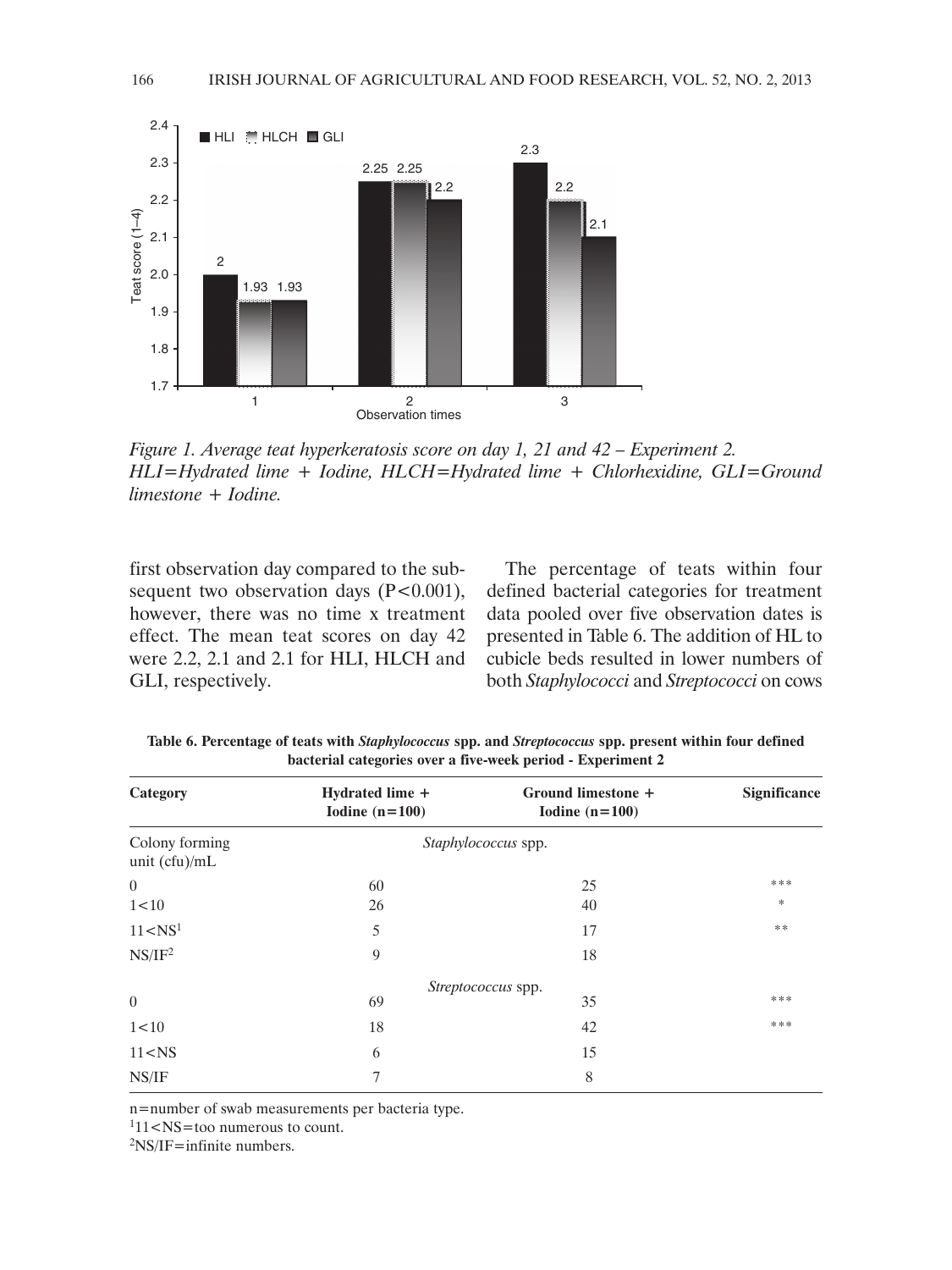teats prior to teat preparation for milking at each observation day (Figure 2). The percentage of teats with no *Staphylococci* present was higher (P<0.001) for HLI (59%) compared to GLI (25%). The percentage of teats with bacterial counts within category  $1 \le 10$  was higher for GLI (36%) compared to HLI (15%). The GLI treatment had higher numbers  $(P<0.01)$  of teats within bacterial category '11<NS' and tended (P<0.09) to have a higher number within category 'NS/IF'. The percentage of teats with no *Streptococci* present was higher (P<0.001) for HLI (68%) compared to GLI (27%). The percentage of teats within the bacterial category 1≤10 was higher (P<0.001) for GLI (25%) compared to HLI (17%). The HLI treatment tended to have lower numbers  $(P<0.06)$  of teats within bacterial category 11<NS compared to the GLI treatment.

## **Discussion**

The overall reduction in bacterial numbers for all treatments during the experimental



*Figure 2. Percentage of teats with no detectable Staphylococci (a) and Streptococci (b) present over a five week period - Experiment 2.*

periods probably indicates an effect of improved management for all cubicles during the test period. As cubicle bedding material becomes spoiled with faeces, the populations of bacteria in bedding can reach maximum levels 24 h after material is applied (Godkin 1999). In this present study, lime materials were applied to cubicle beds twice daily so potential bacterial growth was minimised.

A cubicle bedding material such as limestone is considered an ideal bedding material from a bacteriological point of view. The application of hydrated lime to organic cubicle bedding materials has previously been shown to lower total bacterial counts on cubicle beds by as much as 100-fold (Hogan *et al.* 1989b). Lower bacterial counts in bedding materials have also been associated with a decrease in the incidence of new infections (Hogan and Smith 2003) and in particular the incidences of new environmental infections (Hogan *et al.* 1999). The addition of hydrated lime directly to cubicle beds in this study resulted in lower numbers of both *Staphylococcus* spp. and *Streptococcus* spp. on the teats of both lactating and dry dairy cows. However, no significant reduction in new infection rates was observed. Previous studies by Chettri (2006) revealed that the daily application of hydrated lime in dairy cow free-stalls reduced the incidence of mastitis by approximately 45%; however, that study was conducted over a 12-month period. Furthermore, the average SCC was low at the trial start date in this study and new infection rates observed during both experiments were low, thus making it difficult to observe any significant differences between treatments. Furthermore, a higher rate of infections occur within the first 90 days of lactation (Hogan *et al.* 1989) and cows in this study were on average 120 DIM reducing the possibility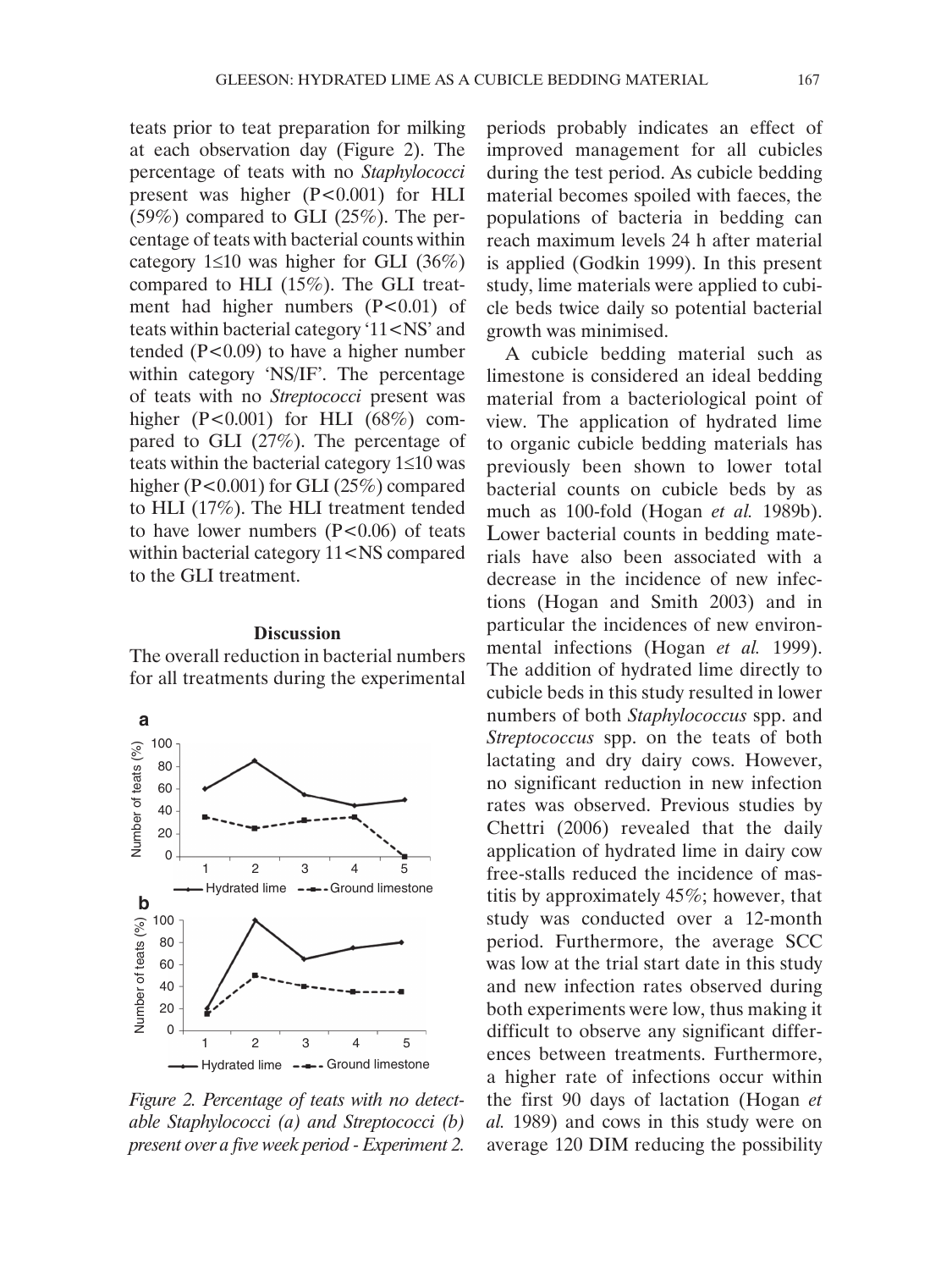further of new intramammary infection. Satisfactory teat preparation (Gleeson *et al.* 2009) prior to milking in experiment 2 also nullified differences in teat bacterial numbers between treatments, as teat swabbing was conducted prior to teat preparation and this may also account for no differences in new intramammary infection between treatments. Very low bacterial levels on teats could be expected after teat disinfection as compared to levels taken before disinfection (Kristula *et al.* 2008). In Experiment one, the SCC levels recorded and the number of clinical cases observed during the period post calving were low for all bedding treatments. In this experiment, cows were grazed outdoors from calving and this management strategy may account for the low SCC and new infection levels recorded. Environmental factors can influence the microbial populations on teats ends (Rendos, Eberhart and Kesler 1975). Higher SCC levels have been reported during the months where cows are normally housed indoors (Nov to March) with SCC reducing during the summer period corresponding to when cows are grazed outdoors (Berry *et al.* 2006). The benefits of any carry over effect of the bedding material from the housed period pre-calving were not evident.

In Experiment two, an increase in the number of quarters with sub-clinical infections was observed for the non-hydrated lime bedding treatment compared to the start date and this may be partially due to the cows remaining indoors for the duration of this study. The percentage of GLI quarters with a sub-clinical infection was 1.9% higher than HLCH and 3.4% higher than HLI. However, this increase in subclinical infections during the trial period could be related to the high percentage of cows with bacteria present in quarters on day 1.

While all treatments had low SCC levels, the HLCH treatment had the lowest level at most tests days during the study. The HLCH treatment was also observed to have the lowest percentage of cows (9%) with a SCC>100k compared to the HLI (14%) and GLI (19%) during the study. This may indicate a positive benefit of disinfectant type rather than bedding material. Furthermore, the average quarter SCC was low at the trial start date and good management practices such as regular maintenance of the cubicle beds and teat preparation prior to milking, were important factors in maintaining low SCC levels and new infection rates for all treatments throughout the study. The milking process through improper milking time, hygiene and machine function can contribute to new infection rates when bacteria are present (National Mastitis Council 1996; Galton, Petersson and Merrill 1988). While the HL treatment had lower bacterial numbers on teats when presented for milking, all teats were prepared (washed, disinfected and dried with individual paper towels) prior to cluster application and this may have partially nullified the benefit of the bedding material as teat preparation has been shown to reduce teat bacterial numbers (Gleeson *et al.* 2009) and in particular environmental Streptococcal infections (Pankey *et al.* 1989). Should teat preparation be omitted/less rigorous, as in the case on many dairy farms in Ireland, differences in new infection rates may have been observed.

There were no differences in 'medium term' teat changes between the two hydrated lime treatments; however the GLI bedding treatment had a lower number of teat tissue changes during the study. Previous studies by Kristula *et al.* (2008) indicated that the application of HL at a rate of 0.5 kg per cubicle every 48 h caused an irritation to skin, udder and legs of cows,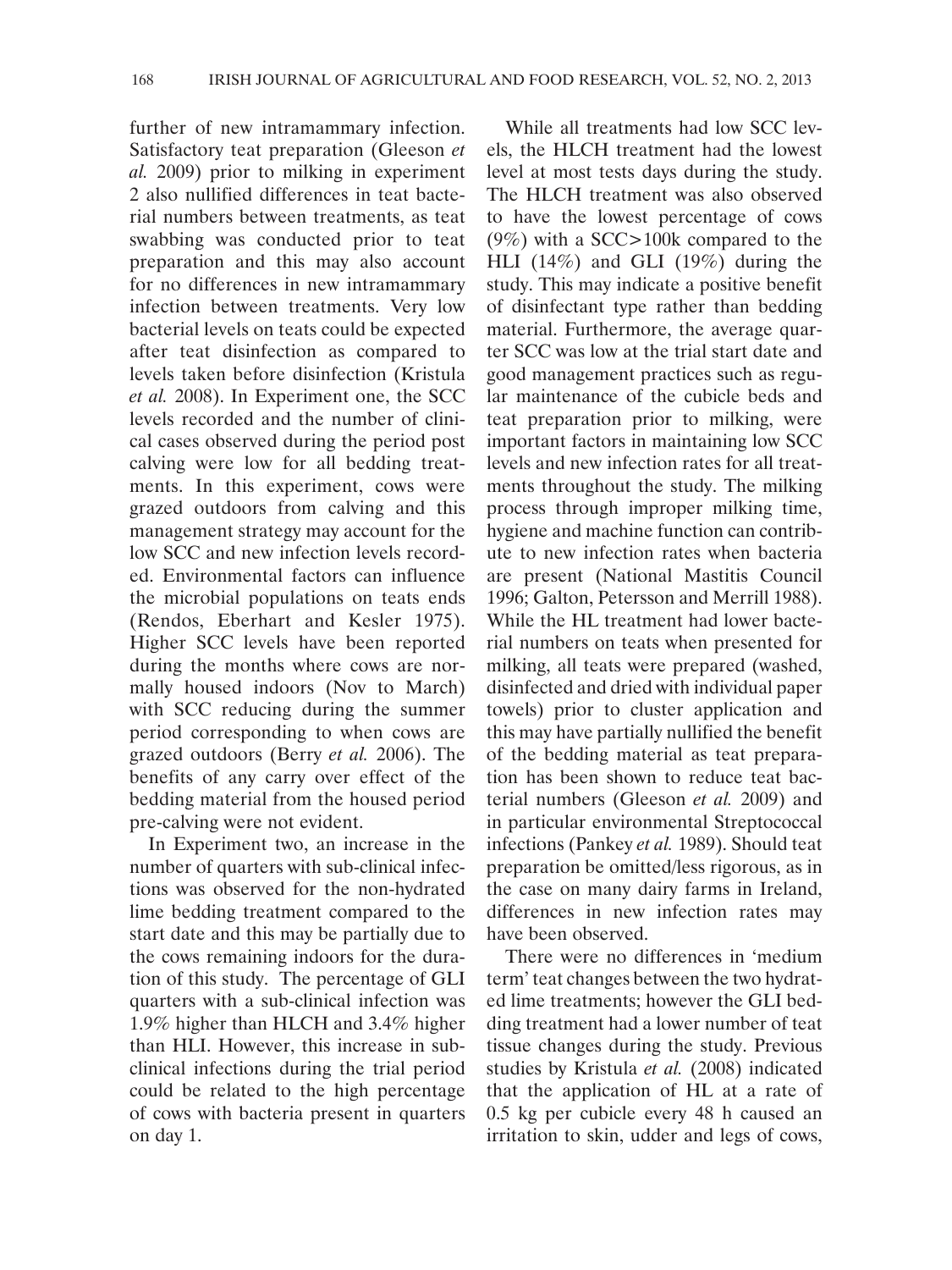with some lesions evident approximately 3 days after exposure to HL. There were no lesions to udder and legs in this study and only minor 'medium term teat changes', even though the application rate for HL was higher (340 g/day) compared to that applied by Kristula *et al.* (2008). The application of HL on four occasions instead of one in 48 h may also have influenced this outcome. Furthermore, it was suggested by Kristula *et al.* (2008) that stall designs that allow more manure to be deposited on the back end of the cubicle mattress may also exacerbate the irritation problem. Cubicles in this present study were cleaned down twice daily when the lime was applied.

The percentage of teat changes for all treatments were much lower than  $+5\%$ which is an accepted level as an indicator of good milking machine function and operation (Hamann 1997). The average teat end hyperkeratosis score did not differ between treatments. The percentage of teats within score category 4 was similar (9%) for both the HLI and the GLI treatments and less than that suggested by Reinemann (2007) (20%), as an indicator of poor teat condition in a herd. The higher teat score observed over time in this study could be expected as hyperkeratosis score increases with stage of lactation (Neijenhuis *et al.* 2000). From a health and safety perspective when applying HL to cubicle beds it would be considered good practice to use a face mask as it tends to be dustier than GL.

## **Conclusions**

The hydrated lime bedding treatment resulted in significantly less *Staphylococci* and *Streptococci* on teat skin compared to the ground limestone bedding treatment. Numerically lower levels of BMSCC and subclinical infections were observed with

the hydrated lime treatments. A larger number of study animals and a longer test period may be necessary to show a significant effect of HL in terms of reduced new infection rates. Hydrated lime could be successfully used as cubicle bedding material for dairy cows if used at the recommended rates with either CH or I based teat disinfectants.

#### **Acknowledgements**

The author wishes to thank John Paul Murphy and Jimmy Flynn for their technical assistance and the staff of the dairy unit at Teagasc, Animal & Grassland Research and Innovation Centre, Moorepark, Fermoy, Co. Cork for their help in caring for the cows.

#### **References**

- Berry, D.P., O'Brien B., O'Callaghan, E.J., O'Sullivan, K., and Meaney, W.J. 2006. Temporal trends in bulk tank somatic cell count and total bacterial count in Irish dairy herds during the past decade. *Journal of Dairy Science* **89**: 4083–4093.
- Chettri, R.S. 2006. Evaluation of hydrated lime treatment of free-stall bedding and efficacy of teat sealant on incidence of dairy cow mastitis. Thesis, submitted to Auburn University, Alabama, USA, May 11th, 2006, Pages 135. Available online: [http://](http://etd.auburn.edu/etd/bitstream/handle/10415/525/CHETTRI_REKHA_39.pdf) [etd.auburn.edu/etd/bitstream/handle/10415/525/](http://etd.auburn.edu/etd/bitstream/handle/10415/525/CHETTRI_REKHA_39.pdf) [CHETTRI\\_REKHA\\_39.pdf](http://etd.auburn.edu/etd/bitstream/handle/10415/525/CHETTRI_REKHA_39.pdf). [accessed 7 November 2013].
- Galton, D.M., Petersson, L.G. and Merrill, W.G. 1988. Evaluation of udder preparations on intramammary infections. *Journal of Dairy Science* **71**: 1417–1421.
- Geary, U., Lopez-Villalobos, N., Begley, N., McCoy, F., O'Brien, B., O'Grady, L. and Shalloo, L. 2012. Estimating the effect of mastitis on the profitability of Irish dairy farms. *Journal of Dairy Science* **95**: 3662–3673.
- Gleeson, D., O'Brien, B., Flynn, J., O'Callaghan, E. and Galli, F. 2009. Effect of pre-milking teat preparation procedures on the microbial count on teats prior to cluster application. *Irish Veterinary Journal* **62**: 461–467.
- Godkin, A. 1999. Does lime stop mastitis. Ontario Ministry of Agriculture and Food, Information sheet. Available online: [http://www.omafra.gov.](http://www.omafra.gov.on.ca/english/livestock/dairy/facts/info_limeag.htm) [on.ca/english/livestock/dairy/facts/info\\_limeag.](http://www.omafra.gov.on.ca/english/livestock/dairy/facts/info_limeag.htm) [htm](http://www.omafra.gov.on.ca/english/livestock/dairy/facts/info_limeag.htm) [accessed 1 November 2013].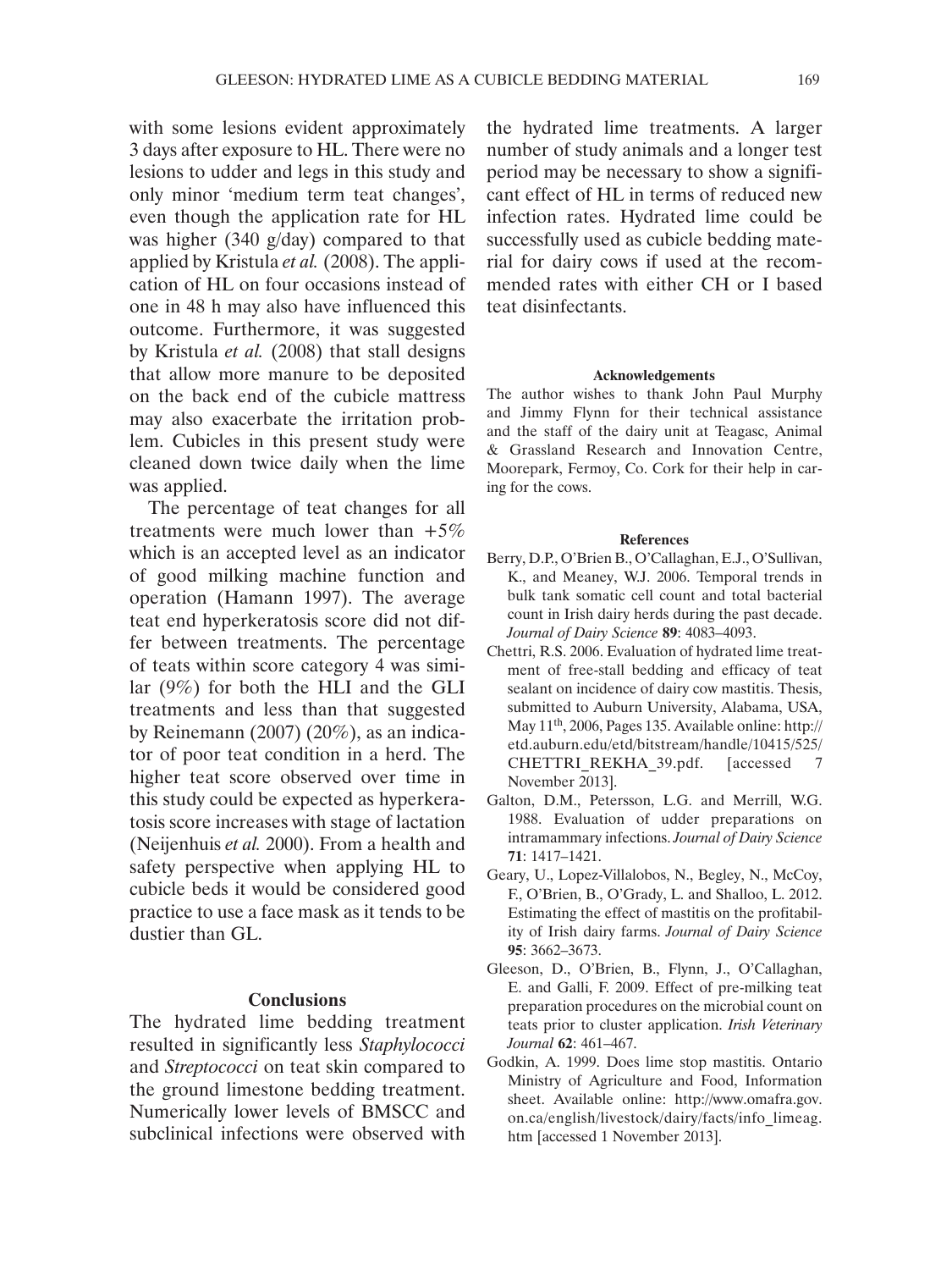- Hamann, J. 1997. Machine induced teat tissue changes and new infection risk. Proceedings of the International Conference on Machine Milking and Mastitis, Silver Springs Hotel, Cork, Ireland, pages 75–84.
- Hogeveen, H., Huijps, K. and Lam, T.J.G.M. 2011. Economic aspects of mastitis: new developments. *New Zealand Veterinary Journal* **59**: 16–23.
- Hillerton, J.E., Middleton, N. and Shearn, M.F.H. 2001. Evaluation of bovine teat condition in commercial dairy herds: A portfolio of teat conditions. *Proceedings of the 2nd International Symposium on Mastitis and Milk Quality*, Vancouver, Canada, pages 472–473.
- Hillerton, J.E., Morgan, W.F., Farnsworth, F., Neijenhuis, F., Baines, J.R., Mein, G.A., Ohnstad, I., Reinemann, D.J. and Timms, L. 2001. Evaluation of bovine teat condition in commercial dairy herds: Infectious factors. *Proceedings of the 2nd International Symposium on Mastitis and Milk Quality*, Vancouver, Canada, pages 352–356.
- Hogan, J.S. and Smith, K.L. 2003. Coliform Mastitis. *Veterinary Research* **34**: 507–519.
- Hogan, J.S., Smith, K.L., Hoblet, K.H., Schoenberger, P.S., Todhunter, D.A., Hueston, W.D., Pritchard, D.E., Bowman, G.L., Heider, L.E., Brockett, B.L. and Conrad, H.R. 1989a. Field survey of clinical mastitis in low somatic cell count herds. *Journal of Dairy Science* **72**: 1547–1556.
- Hogan, J.S., Smith, K.L., Todhunter, D.A., Schoenberger, P.S., Hueston, W.D., Pritchard, D.E., Bowman, G.L., Heider, L.E and Brokett, B.L. 1989b. Bacterial counts in bedding materials used on nine commercial dairies. *Journal of Dairy Science* **72**: 250–258.
- Hogan, J.S., Bogacz, V.L., Thompson, L.M. Romig, S., Schenberger, P.S., Weiss, W.P. and Smith, K.L. 1999. Bacterial counts associated with sawdust and recycled manure bedding treated with commercial conditioners. *Journal of Dairy Science* **82:** 1690–1695.
- International Dairy Federation (IDF). 1981. Laboratory Methods for use in Mastitis Work, IDF Brussels, Belgium, Bulletin No. 132, pages 17–18.
- Kristula, M.A., Dou, Z., Toth, J.D., Smith, B.I., Harvey, N. and Sabo, M. 2008. Evaluation of free-stall mattress bedding treatments to reduce mastitis bacterial growth. *Journal of Dairy Science* **91**: 1885–1892.
- Kudi, A.C, Bray, M.P. and Niba, A.T. 2009. Mastitis causing pathogens within the dairy environment. *International Journal of Biology* **1:** 3–7.
- Mein, G.A., Neijenhuis, F., Morgan, W.F., Reinemann, D.J., Hillerton, J.E., Baines, J.R., Ohnstad, I., Rasmussen, M.D., Timms, L., Britt,

J.S., Farnsworth, R., Cook, N. and Hemling, T.C. 2001. Evaluation of bovine teat condition in commercial dairy herds: 1. Non-infectious factors. *Proceedings of the 2nd International Symposium on Mastitis and Milk Quality, Vancouver, Canada,*  pages 347–351.

- Kupprion, E.K., Toth, J.D., Dou, Z., Aceto, H.W. and Ferguson, J.D. 2002. Bedding amendments for environmental mastitis in dairy cattle. Joint meeting abstracts. Available online: http://www. jtmtg.org/2002/abstracts/jnabs36.pdf [accessed 14 November 2013].
- Myllys, V., Honkanen-Buzalski, T., Virtanen, H., Pyorala, S. and Muller, H.P. 1993. Effect of abrasion of teat orifice epithelium on development of bovine staphylococcal mastitis. *Journal of Dairy Science* **77**: 446–452.
- National Mastitis Council. 1996. "Current Concepts of Bovine Mastitis", 4th edition, Madison, Wisconsin, USA, pages 40–41.
- Neijenhuis, F., Barkema, H.W., Hogeveen, H. and Noordhuizen, J.P. 2000. Classification and longitudinal examination of callused teat ends in dairy cows. *Journal of Dairy Science* **83**: 2795–2804.
- Neijenhuis, F., Mein, G.A., Morgan, W.F., Reinemann, D.J., Hillerton, J.E., Baines, J.R., Ohnstad, I., Rasmussen, M.D., Timms, L., Britt, J.S., Farnsworth, R., Cook, N. and Hemling, T.C. 2001. Evaluation of bovine teat condition in commercial dairy herds: relationship between teat-end callosity or hyperkeratosis and mastitis. *Proceedings of the 2nd International Symposium on Mastitis and Milk Quality.* Vancouver, Canada, pages 362–366.
- Ohnstad, I., Mein, G.A., Baines, J.R., Rasmussen, M.D., Farnsworth, R., Pocknee, B., Hemling, T.C. and Hillerton, J.E. 2007. Addressing teat condition problems. *Proceedings of the National Mastitis Council 46th Annual Meeting, San Antonio, Texas, USA*, pages 188–189.
- Pankey, J.W. 1989. Hygiene at milking time in the prevention of bovine mastitis. *British Veterinary Journal* **145**: 401–409.
- Rasmussen, M.D. 2004. Overmilking and teat condition. *Proceedings of the 43rd National Mastitis Council Meeting*, Charlotte, North Carolina, USA, pages 169–175.
- Reinemann, D.J. 2007. Latest thoughts on methods for assessing teat condition. *46th Annual meeting of the National Mastitis Council, San Antonio, Texas, USA*, 21–24th January, 2007, pages 8.
- Rendos, J.J, Eberhart, R.J. and Kesler, E.M. 1975. Microbial populations on teat ends of dairy cows and bedding materials. *Journal of Dairy Science* **58**: 1492:1500.